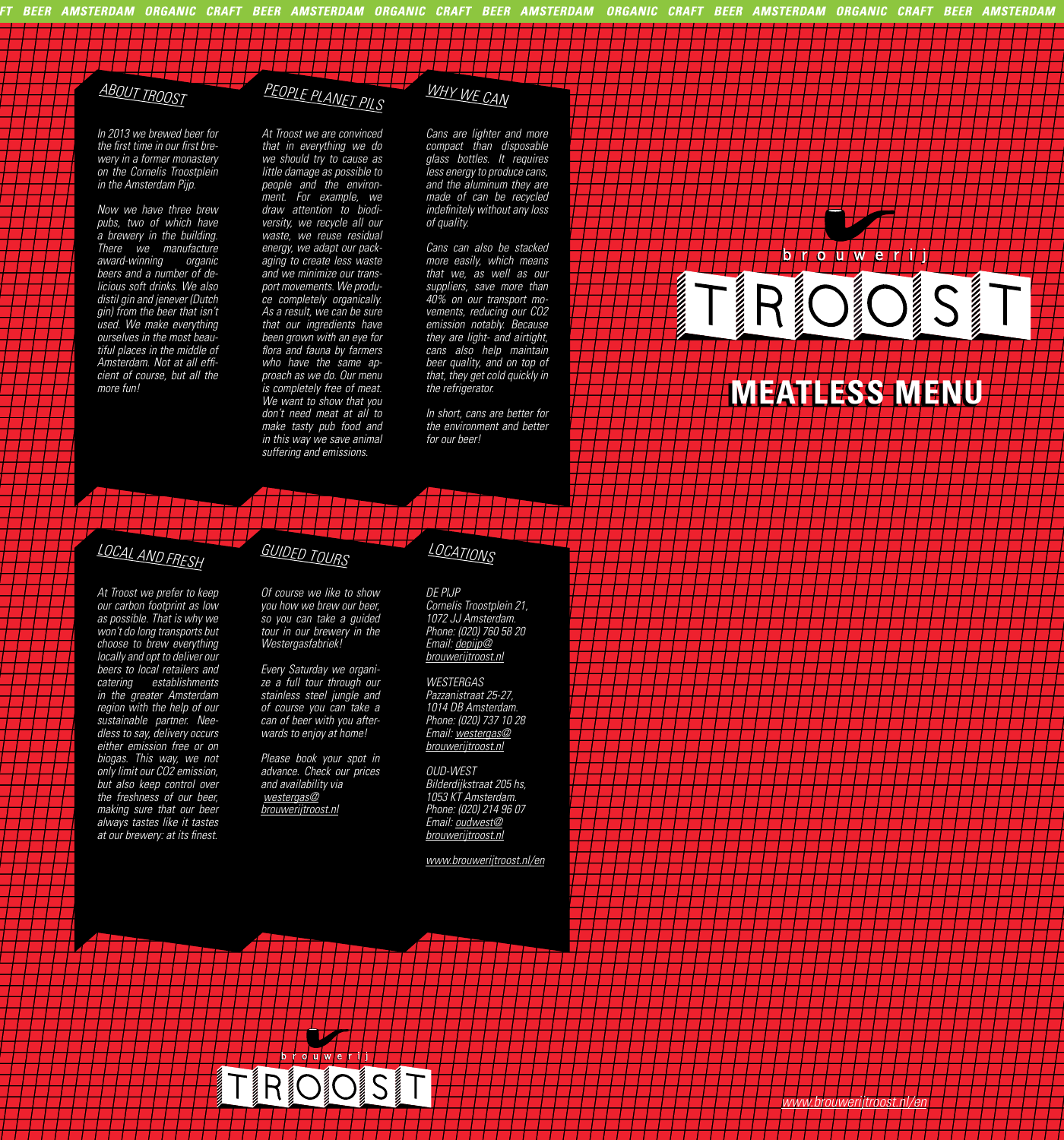## **INFO INFO**

#### *ICON INDEX*

- $\left( \frac{1}{2} \right)$ *Gluten Free*
- $\widehat{\text{V}}$ *Veggie*
- *Organic*
- *Vegan*

#### *ALLERGENS*

*Scan this QR code with your smartphone and learn all about the allergens in our dishes!* 



*No smartphone? Ask our waiting staff for the allergen information.*

#### *NO CASH, CARDS ONLY!*

*We only accept payments by debit/credit cards. For your and our safety we cannot accept cash.*

## **ABOUT US ABOUT US**

*In 2013 we started brewing in our first brewery in the Amsterdam Pijp. Today, we manufacture award-winning beers and soft drinks, and from leftover beer we distill gin and jenever (Dutch gin). Our breweries are located in beautiful historic buildings on several sites in Amsterdam. For our production we use our own facilities and use locally grown, organic ingredients, which is better*  for our beer and our planet. Doing so is definitely not the easy route, but it *makes it all the more fun!* 

*Read our full story on www.brouwerijtroost.nl/en/about.*

## **MEATLESS MENU MEATLESS MENU**

*Our menu is completely free of meat. We want to show that you don't need meat at all to make tasty pub food.*

*More and more people are aware of the disadvantages of meat consumption. Eating less or no meat at all is one of the most effective ways to contribute to a more stable climate, as meat production comes with a number of negative effects:*

- *Through their burps and farts, animals emit methane, a greenhouse gas which is tens of times stronger than CO2.*
- *To meet the demand for meat, so many animals have to live and eat that jungles have to be cut down to make room for the habitat of the animals and the cultivation of livestock feed. It however, cutting down rainforests releases huge amounts of CO2 released and is disastrous for biodiversity.*
- *Animals in the livestock industry live and die in atrocious circumstances. In addition, the close proximity of genetically almost identical animals the risk of an outbreak of a virus that spreads to people, such as the COVID-19 virus, for example.*

*Nevertheless, meat usually dominates the menu in restaurants and eateries. We want to show that you don't need meat at all to make delicious comfort food. Sometimes we do this by starting from vegetables as the main protagonist and sometimes by using a meat substitute. We process these meat substitutes in such a way that you hardly even realize they are vegetable. You can still continue to sin with us, but now you prevent a lot of environmental damage and animal suffering, and that makes enjoying just that little bit easier!*

# **PEOPLE PLANET PILS PEOPLE PLANET PILS**

#### *ORGANIC*

*In December 2019 our brewery became fully organic. This means that the raw materials used in our beers must meet strict requirements.* 

*Instead of using chemical fertilizer, organic farmers actively combat soil degradation by stimulating a living culture of microorganisms in the soil. Pests are controlled with the help of natural enemies, and by doing so, the farmers increase the biodiversity in the area. This creates a balance both below and above ground that is much more sustainable than in conventional agriculture. We believe that a drink of beer tastes even more delicious when you know that the earth was harmed as little as possible during its creation. That is why we brew all of our beers with organic ingredients.*

#### *OUR CIRCULAR & SOCIAL MISSION*

*Of course we use green energy, but we go one step further: we recover the energy from our cooling water and use it to brew new beer. Our beers are delivered in trolleys that run on electricity or biogas. We offer workplaces to people with a distance to the labor market and we are a recognized training company. We also reuse as many residual products from our brewing process as possible. For example, we have partners who make all kinds of other products from it, such as granola and soap, and from what remains energy is generated again. Where possible, we use packaging that is reusable. Think, for example, of stainless steel kegs that can be used time and time again. If that is not possible, we look for packaging that you can easily recycle. That is why we have switched to cans instead of bottles. We want to get off the gas as soon as possible. So step by step we are going to replace our heaters with electric cushions. We will generate the steam for our brewing installation with green electricity.*

#### *HONINGBLOND*

*Wild bees are having great trouble surviving. Species are dying out because the pesticides that are used in conventional farming are toxic to them, and their habitats are being taken over by monocultures or urban areas. Yet bees are responsible for a great part of our life on earth. According to Einstein, humankind wouldn't even outlast this species for longer than four years. Luckily, we can still lend the bees a hand by creating more bee habitat and by buying food that has been grown and manufactured without the use of pesticides. That is why for every glass of Honingblond beer you drink, we contribute to projects aimed at increasing biodiversity in the city.* 

*Want to see bees up close? We have our very own bee colony living on our brewpub's patio in De Pijp. Come over for a meet & greet!*

#### *BROUWERIJ TROOST AND THE STREETSMART PROJECT*

*During the months of November and December, you can support StreetSmart by dining at one of our brewpubs. StreetSmart is an initiative by Amsterdam-based catering entrepreneurs. Internationally, the project has proven its success in supporting projects for the homeless, families who are on the verge of ending up on the street and people with mental health issues.*

*Since we care about StreetSmart all year round, we invite a family over for dinner at Brouwerij Troost once a month. These families normally do not have the means to go out to dinner. A small gesture which results in a great night out!* 

*We also produce a low-alcohol beer for StreetSmart which they use to raise money at other pubs and restaurants for the same cause, of course!*

AMSTERDA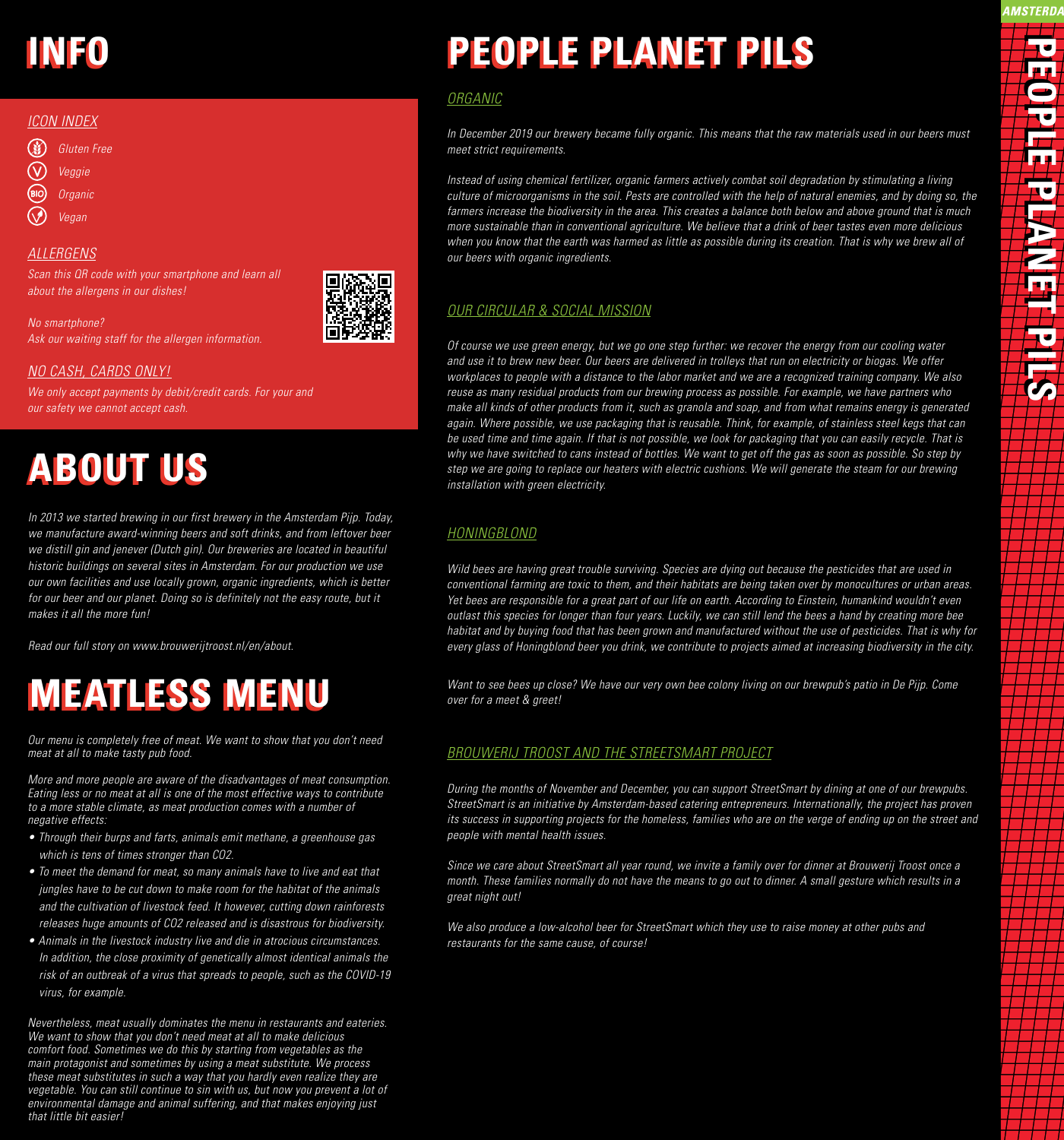## **MERCH & GIFTS MERCH & GIFTS**

*Besides beer, we sell gift packages, gift cards, cool sustainable T-shirts and sweaters, and other merchandise. Check what our stores have to offer or ask our staff at the bar!*

## **PUB QUIZ PUB QUIZ**

*On Monday evenings we organize the Brouwerij Troost Pub Quiz at our Oud-West location! With teams consisting of two to five people you answer questions during several rounds, including rounds on the topics of music and popular culture, and a special theme round. This theme is communicated well in advance through our social media channels, so come prepared! This is your chance at putting all that senseless knowledge you possess to good use. Taking part in the pub quiz is completely free of charge and as a reward to the winners we'll tear up your tab. Even the losers have been thought of: with more luck than sense you can win a portion of 'bitterballen' with the so-called estimation question, to mourn your deep loss. We also offer the pub quiz on our covered and heated terrace with silent disco headphones! Extra fun!*

*Every Monday we start off at 19:30 and we are up and at 'em until 22:30. Book your spot online, on Facebook, by phone or by email and let us know the number of people in your team, at what time you'll arrive and if you'd like to eat (dinner or snacks) beforehand. You can have more than five people in your team, but it will cost you serious penalty points!*

*Please be aware that our pub quiz is always in Dutch.*

*E-mail: oudwest@brouwerijtroost.nl / Phone: (020) 214 96 07*

## **DISTILLING & BARREL AGING DISTILLING & BARREL AGING**

*Our brewery in De Pijp has oak barrels in storage that were previously used to ripen American bourbons. We currently have them filled with barleywine and distillates from our own brewed beers, so that the liquors absorb the flavors and aromas of the bourbon infused wood. It takes at least six months of patience before you'll get the results we're aiming for, but it's well worth the wait! Our distillates are developed together with De Tweekoppige Phoenix distillery on the Zaanse Schans. We always use malt wine from our own brewed beer for the base, which creates rich and unique flavors. We aim to keep experimenting, so that our gin and jenever also continue to evolve in flavor.*

## **GUIDED TOURS GUIDED TOURS**

*Of course we would like to show you how we make our beer, so you can take a guided tour in our brewery in the Westergasfabriek. Normally you can get a full tour through our stainless steel jungle every Saturday for €8,- and of course you can take home a can of beer afterwards! Always check in advance whether the tour takes place via westergas@brouwerijtroost.nl.*

## **TAKE IT AWAY TAKE IT AWAY**

#### *6-PACK (CANS) FOR €13,75*

*Closing time, but super thirsty still? Or do you just want to enjoy Troost all week at home? Buy a couple of cans in one of our brewpubs! They're chilled! For €2,50, it is also possible to get you beers wrapped in a Troost cardboard gift packaging!*

#### *GIFT*

*In need of a last minute gift or do you just want to feel like you're Santa Claus all year round? Our 6-pack comes with a slick gift box, so you can hand it to your friends without having to bother to wrap it up first.*

#### *DELIVERY*

*Don't feel like lugging beer around or are you looking for a gift for someone who lives outside of Amsterdam? We also do home delivery! Place your order on www.brouwerijtroostwinkel.nl.*

## **DRAFT BEER DRAFT BEER**

#### *CHANGING TAP*

| <u>UHANUINU IAP</u><br>Curious about what's on tap now?<br>Ask us!                                                                                       |       |  |  |           |                                                 |
|----------------------------------------------------------------------------------------------------------------------------------------------------------|-------|--|--|-----------|-------------------------------------------------|
|                                                                                                                                                          |       |  |  |           | sweet sour bitter malty hoppy € glass € pitcher |
| <u>PIL SNER</u> (4,8%) 0,25L/1,5L  ®<br>Low fermenting, light blonde<br>lager with a fresh finish<br>and not too much alcohol.                           |       |  |  | 3,60      | 19,80                                           |
| <u>EXTRA WHITE</u> (5,0%)<br>0,40L/1,5L Soft thanks to lots of<br>wheat. Citrus peel and chamomile<br>make this a fresh thirst quencher.                 | (BIO) |  |  | 5,95<br>п | 20,50                                           |
| SAISON (5,8%) 0,25L/1,5L®<br>Brewed with cloves, peppercorns<br>and a typical Belgian yeast for a<br>slightly fruity aroma. Dry and yet<br>velvety soft. |       |  |  | 5,20      | 28,60                                           |
| <u> TRIPEL</u> (7,5%) 0,25L/1,5Lම<br>Soft Tripel with citrus notes<br>from coriander seeds and<br>orange peel. Fruity and strong!                        |       |  |  | 5,20      | 28,60                                           |
| 0,25L/1,5L Honey infused<br>blonde beer with a slightly                                                                                                  |       |  |  | 5,50      | 30,25                                           |
| sweet kick and a soft dry finish.                                                                                                                        |       |  |  | 5,20      |                                                 |
| $0,25L/1,5L$ I.P.A. with a round<br>bitterness and floral aftertaste due to<br>the large amounts of hops.                                                |       |  |  |           | 28,60                                           |
|                                                                                                                                                          |       |  |  | 5,60      | 30,80                                           |
| 0,25L/1,5L New England IPA. This beer<br>has a soft mouthfeel and smells like<br>tropical fruit.                                                         |       |  |  |           |                                                 |
| CLUB TROPICANA $(3,8\%)$                                                                                                                                 |       |  |  | 5,20      | 28,60                                           |
| 0,25L/1,5L Blackcurrant and passion<br>fruit gives this award winning beer<br>its fresh tropical character from<br>which it derives its cheerful name.   |       |  |  |           |                                                 |
| BRUNETTE (7,0%) 0,25L/1,5L<br>A Brown Ale with a roasted flavour,<br>full body, a hint of caramel and a<br>characteristic bitter.                        |       |  |  | 5,20      | 28,60                                           |
| $RADLER$ 0,40L/1,5L $\circledast$<br>Troost Extra White and Troost Lemon-hop lemonade in a glass.<br>Summer thirst quencher.                             |       |  |  | 5,80      | 19,95                                           |
| <b>BEER FLIGHT 4 X 0.15L</b>                                                                                                                             |       |  |  |           | 12,50                                           |

#### *BEER FLIGHT 4 X 0,15L*

*S.O.S.*

**DRAFT / CANNED / BOTTLED BEER DRAFT / CANNED / BOTTLED BEER**

**TENERHED** 

 $\bullet$ ī. L.

M ORGAN

*Discover different Troost beers with our Beer Flight! For 12 euros, we offer you a selection of four beers in smaller glasses. Changing selection.* 

## **CANNAD BEER CANNED BEER**

*sour bitter malty hoppy price in € sweet*

*EXTRA STOUT & SPECIAL STOUT (7,7%)* **◎** 0,3 *6,80 ••• ••• •••• •*

*Stout with chocolate and coffee flavors creamy sweetness with a firm bitterness. We have also made special versions of this beer in limited edition. Ask the waiter about it.*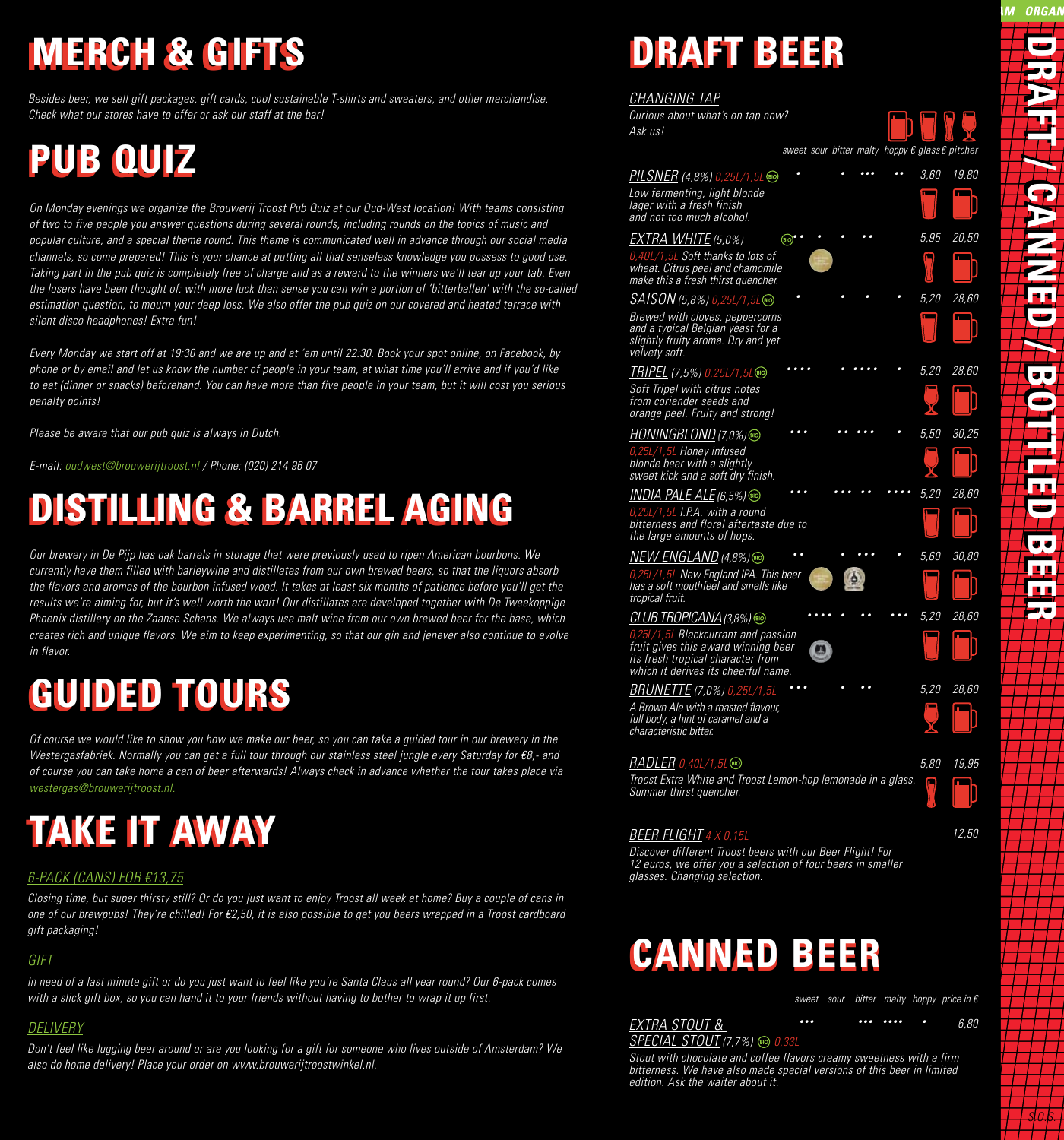## **CANNED / BOTTLED BEER CANNED / BOTTLED BEER**

*5,70 • • • • sweet sour bitter malty hoppy CERVEZA (4,8%) 0,33L Extraordinary Mexican lager. Made with love & care and therefore extra rich in taste. BARLEYWINE (9,0%) 0,33L 6,80 • • • • • • • • Powerful beer that gives you*   $\boldsymbol{\Theta}$  $\odot$ *maltiness in the nose and hint of caramel. 100% organic Barley. BA BaRAUCHus (8,5%) 0,33L 10,00 • • • • • •*

*Contains smoked malt, riped on bourbon barrells. Smokey, vanilla and pure chocolate.*

## **NON-ALCOHOLIC BEER NON-ALCOHOLIC BEER**

|                                                                                  | sweet sour | bitter | malty | hoppy          | price in $\epsilon$ |
|----------------------------------------------------------------------------------|------------|--------|-------|----------------|---------------------|
| <u>VIRGIN 1.P.A.</u> (<0,5%) 0, <i>33L</i> ®                                     |            | .      |       |                | 4.70                |
| Extraordinary Mexican lager. Made<br>with love & care and therefore              |            |        |       |                |                     |
| extra rich on taste.                                                             |            |        |       |                |                     |
| <u>VIRGIN EXTRA WIT</u> (<0,5%) 0,33L ®                                          |            |        |       |                | 4,70                |
| Everything from a wheat beer except the<br>alcohol. Spicy thanks to lemon peels, |            |        |       |                |                     |
| coriander seeds and chamomile. Wheat                                             |            |        |       |                |                     |
| and oats provide the smooth finish.                                              |            |        |       |                | 3,25                |
| <b>HEINEKEN 0.0 (0,0%) 0,25L</b><br>The best non-alcoholic pilsner in the        |            |        |       |                |                     |
| world, according to our test panel.                                              |            |        |       |                |                     |
| Let's set our pride aside and just enjoy a<br>good product.                      |            |        |       |                |                     |
|                                                                                  |            |        |       |                |                     |
| SUDAS                                                                            |            |        |       |                |                     |
|                                                                                  |            |        |       |                | price in $\epsilon$ |
| <i>TROOST SENCHA ICETEA</i> ®                                                    |            |        |       |                | 4,20                |
|                                                                                  |            |        |       |                |                     |
|                                                                                  |            |        |       |                | 4,20                |
| <i>TROOST GINGER BEER</i> ®                                                      |            |        |       |                | 4,20                |
| <i>TROOST TONIC</i> ®                                                            |            |        |       |                | 4,20                |
| YAYA KOMBUCHA YUZU ®                                                             |            |        |       |                | 4,20                |
| <u>BUTCHA KOMBUCHA BLOOD ORANGE AND BERGAMOT</u>                                 |            |        |       | $\binom{5}{0}$ | 4,20                |
| <u>WHOLE EARTH ORANGE AND LEMON</u>                                              |            |        |       |                | 3,75                |
| <u>NATURFRISK BITTER LEMON</u><br>(a)                                            |            |        |       |                | 3,75                |

## *STANDARD SOFT DRINKS (NOT HOMEMADE) 3,00*

## **(BEER)COCKTAILS (BEER)COCKTAILS** *price in €*

| <b>NEW ENGLAND PORNSTAR</b>                                   | 10,00 |
|---------------------------------------------------------------|-------|
| Troost New England, vodka, passion fruit, vanilla and lime.   |       |
| <b>ESPRESSO MARTINI</b>                                       | 10,50 |
| Espresso, coffee liqueur, vodka.                              |       |
| LIMONCELLO SPRITZ                                             | 9,50  |
| Limoncello, cava and soda water.                              |       |
| MOKUM MULE                                                    | 9,50  |
| The Stillery vodka, Troost Gingerbeer with lime and bitters.  |       |
| VIRGIN PORNSTAR (0,0%)                                        | 8.50  |
| Troost Virgin Extra White, passion fruit, vanilla and lime.   |       |
| <u>VIRGIN G&amp;T</u> (0,0%)                                  | 8,50  |
| The Stillery virgin gin in the mix with our own Troost Tonic. |       |

# **BURGERS BURGERS** *price in €*

| All dishes are free of meat. Side dishes are not included.                                                                                                                                                                          |                     |
|-------------------------------------------------------------------------------------------------------------------------------------------------------------------------------------------------------------------------------------|---------------------|
| $CLASSIC$ BURGER $\odot$ combines well with an i.p.a.<br>Handmade burger with cheddar, bacon, piccalilli mayonnaise, lettuce, tomato,<br>pickle and jalapeños on a brioche bun.                                                     | 15,00               |
| <b>UMAMI BURGER</b> $\odot$ optional: $\circledast$ combines well with an extra white<br>Handmade burger with miso-, sesame seed-based or plant based patty with wasabi<br>mayonnaise, lettuce, wakame and kimchi on a brioche bun. | 15,75               |
| <b>LENTIL-PARMESAN BURGER</b> © COMBINES WELL WITH A TRIPEL<br>Handmade burger, made of lentils, quinoa, mushrooms and parmesan cheese, served<br>with avocado, Sriracha-truffle-mayonnaise, lettuce and pickle on a wheat bun.     | 14,50               |
| <b>HALLOUMI BURGER</b> $\odot$ optional: $\circledast$ combines well with a saison<br>Halloumi, mango hummus, aubergine, spinach and tomato on a wheat bun.                                                                         | 12,50               |
| <b>CRISPY CHICKEN © COMBINES WELL WITH A LEFGOSER</b><br>Vegan chicken burger with iceberg lettuce, miso mayo, tomato, avocado and cheddar.                                                                                         | 13,00               |
| SIDES                                                                                                                                                                                                                               | price in $\epsilon$ |
| $FRESH$ $FRIES$ $\circledcirc$ $\circledcirc$<br>Made by Frietboutique from organic potatoes.                                                                                                                                       | 4,85                |
| <u>SWEET POTATO FRIES</u> $\circledcirc$<br>With mayonaise.                                                                                                                                                                         | 4,85                |
| <u>MAC 'N CHEESE</u> ♡<br>With smoked cheddar, parmesan, jalapeños.                                                                                                                                                                 | 5,90                |
| <u>LITTLE GEM SIDE SALAD</u> ু<br>With orange dressing, cherry tomatoes and walnuts.                                                                                                                                                | 4,85                |
| ROASTED VEGETABLES $\odot$<br>Eggplant, zucchini, green asparagus, pine nuts, green pesto.                                                                                                                                          | 4,85                |
| <b>SWEET</b>                                                                                                                                                                                                                        | price in $\epsilon$ |
| <u>SGROPPINO</u> ⊙ ®<br>Lemon sorbet, cava, The Stillery vodka.                                                                                                                                                                     | 7,50                |
| <b>CHOCOLATE MOUSSE</b> © © COMBINES WELL WITH A TROPICANA<br>Chocolate Mousse, hazelnut and raspberry.                                                                                                                             | 7,00                |
| <b>LEMON CHEESECAKE</b> © COMBINES WELL WITH A TRIPEL<br>With Bastogne base and white chocolate.                                                                                                                                    | 7,00                |
|                                                                                                                                                                                                                                     |                     |
|                                                                                                                                                                                                                                     |                     |
|                                                                                                                                                                                                                                     |                     |

**DINNER DINNER**

**BEER AM**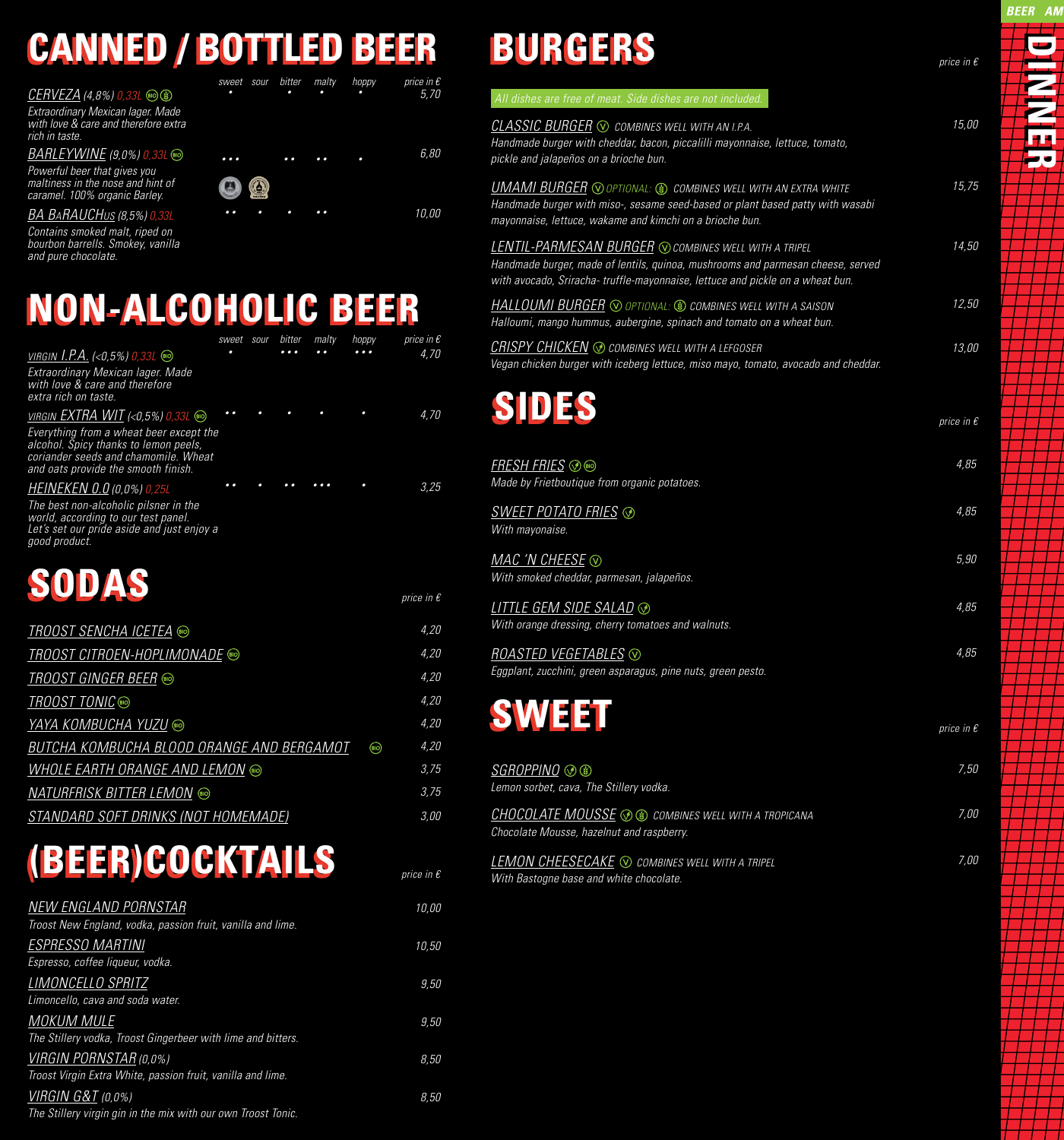## **PUBFOOD PUBFOOD** *price in €*

*5,90*

| <u>KAPSALON</u> $\circledcirc$ combines well with a pilsner                                                                                                                                                                                       | 16,50               |
|---------------------------------------------------------------------------------------------------------------------------------------------------------------------------------------------------------------------------------------------------|---------------------|
| Fresh fries with shoarma, cheddar, tomato and lettuce. Of course with garlic and Hot Sauce in a<br>Squeeze Bottle.                                                                                                                                |                     |
| ${\sf LOADED\; OUESADILLA}\; \otimes\; @$ combines well with a cerveza<br>Two large corn tortillas with crème fraîche, red onion, jalapeños, rice, beans, corn,<br>minced meat and cheddar with homemade tomato-coriander salsa and guacamole.    | 16,50               |
| Burrata, pesto, eggplant, zucchini, green asparagus, sun-dried tomato and pine nuts with<br>bread from Niemeijer.                                                                                                                                 | 15,25               |
| <u>CELERIAC SCHNITZEL</u> ⊙ combines well with a saison<br>Celeriac Schnitzel with parsley mayo and green salsa.                                                                                                                                  | 13,25               |
| $\overline{\mathit{MELANZANE}$ $\overline{\mathit{ALLA}$ $\mathit{PARMIGIANA}\ \odot$ optional: $\circledast\ \circ$ combines well with a honingblond<br>Eggplant, mozzarella, parmesan cheese, tomato sauce and basil with bread from Niemeijer. | 16,50               |
| <u>PITA SABBICH</u> ⊙ combines well with a tripel<br>Richly filled pita bread with eggplant, egg, mango chutney, tahini sauce, red cabbage and<br>tomato salsa.                                                                                   | 14,50               |
| <b>FOR THE KIDS</b>                                                                                                                                                                                                                               | price in $\epsilon$ |
| <i>QUESEDILLA FOR KIDS </i> v ®<br>Two corn tortillas with minced meat, cheddar, crème frache, kidney beans, grilled vegetables<br>and corn.                                                                                                      | 8,00                |

| ana com.                          |  |
|-----------------------------------|--|
| MAC N' CHEESE FOR KIDS $\odot$    |  |
| With smoked cheddar and parmesan. |  |

*Our menu consists solely of vegetarian dishes. We'd like to show that you don't need meat to make* 

#### *ICON INDEX*

(?)  $\circledR$ 

*Gluten Free*  $\qquad \qquad \qquad \qquad \textbf{(V)} \quad \textit{Veggie}$ *Organic* Vegan

#### *ALLERGENS*

*Scan this QR code with your smartphone and learn all about the allergens in our dishes!* 



## **NATURAL WINE NATURAL WINE**

**ANIC CRA OTHER DRINKS OTHER DRINKS Communication** 

*Natural wine is made with a few additives as possible. The producers protect the biodiversity on the vineyards and respect the environment. The flavors are rich and intense.*

| <i>WHITE</i><br><i>BAUDILI MAS CANDI</i> ®<br>Spain / Minerally.<br>RED | 6,00 | $\epsilon$ per glass $\epsilon$ per bottle<br>31.50 |
|-------------------------------------------------------------------------|------|-----------------------------------------------------|
| <i>BAUDILI NEGRE MAS CANDI</i> ®<br>Spain / Juicy and fruity.           | 6.00 | 30.00                                               |
| <i>ROSSOFONGOLI</i> ®<br>Italy / Berries and coffee.                    | 5,75 | 28.75                                               |
| ORANGE                                                                  |      |                                                     |
| Italy / Grapefruit and macaroons.                                       | 5,75 | 28.75                                               |

## **WINE WINE**

| <i>WHITE</i>                                                            | $\epsilon$ per glass $\epsilon$ per bottle |       |
|-------------------------------------------------------------------------|--------------------------------------------|-------|
| SAUVIGNON BLANC 'LAS BRISAS'                                            | 4,75                                       | 23,75 |
| Fresh and dry white wine.   Origin: Chili                               |                                            |       |
| CHARDONNAY 'QUARTAUT'                                                   | 5,75                                       | 28,75 |
| Full, smooth, oaky white wine.   Origin: France                         |                                            |       |
| RED                                                                     |                                            |       |
| CABERNET SAUVIGNON-MERLOT 'PRINCIPATO'                                  | 4,75                                       | 23,75 |
| Fresh, spicy and smooth red wine.   Origin: Italy                       |                                            |       |
| MONTEPULCIANO D'ABRUZZO 'RISEIS'®                                       | 5.75                                       | 28,75 |
| Firm, sun-exposed red wine with a red fruity undertone.   Origin: Italy |                                            |       |
| <i>ROSÉ</i>                                                             |                                            |       |
| PINOT GRIGIO 'BLUSH'                                                    | 4,75                                       | 23,75 |
| A floral rosé wine with a spicy undertone of red fruit.   Origin: Italy |                                            |       |
| SPARKLING                                                               |                                            |       |
| CAVA FLAMA D'OR BRUT                                                    | 4,75                                       | 13.75 |
| Origin: Spain                                                           |                                            |       |

## **CIDER CIDER**

| <b>BEAR APPELCIDER</b> 0,33L                                   | 6.00 |
|----------------------------------------------------------------|------|
| 'Bitter, sweet, sour (5%).   Origin: The Netherlands           |      |
| ELEGAST SAISON CIDER 0,33L ®                                   | 6.30 |
| Fruity, dry, slightly bitter (6,5%).   Origin: The Netherlands |      |

## **TROOST SPIRITS TROOST SPIRITS**

| <i>TROOST CUCUMBER GIN (40%)</i> ®                                                                        | 7.35  |
|-----------------------------------------------------------------------------------------------------------|-------|
| Smooth Gin with notes of Cucumber. Enjoy it pure or mix it with Troost<br>Tonic and a slice of grapefruit |       |
| Gin & Tonic                                                                                               | 10,50 |
| <i>TROOST ORANGE GIN (40%)</i> ®                                                                          | 7.35  |
| Gin with fruity citrus aroma. Enjoy it pure or mix it with Troost Tonic,<br>cloves and a slice of orange. |       |
| Gin & Tonic                                                                                               | 10,50 |
| <u>JONGE JENEVER (YOUNG DUTCH GIN)</u> (35%)                                                              | 5.75  |
| Based on a distillate of beer and juniper. Sweet and soft, enjoyed best<br>at room temperature!           |       |
| OUDE JENEVER (OLD DUTCH GIN) (39%)                                                                        | 7.75  |

*price in €*

*Spicy Old gin. Juniper berries give this gin a golden color and the secret spice mixture hints of vanilla and cinnamon.*

*No smartphone? Ask our waiting staff for the allergen information.*